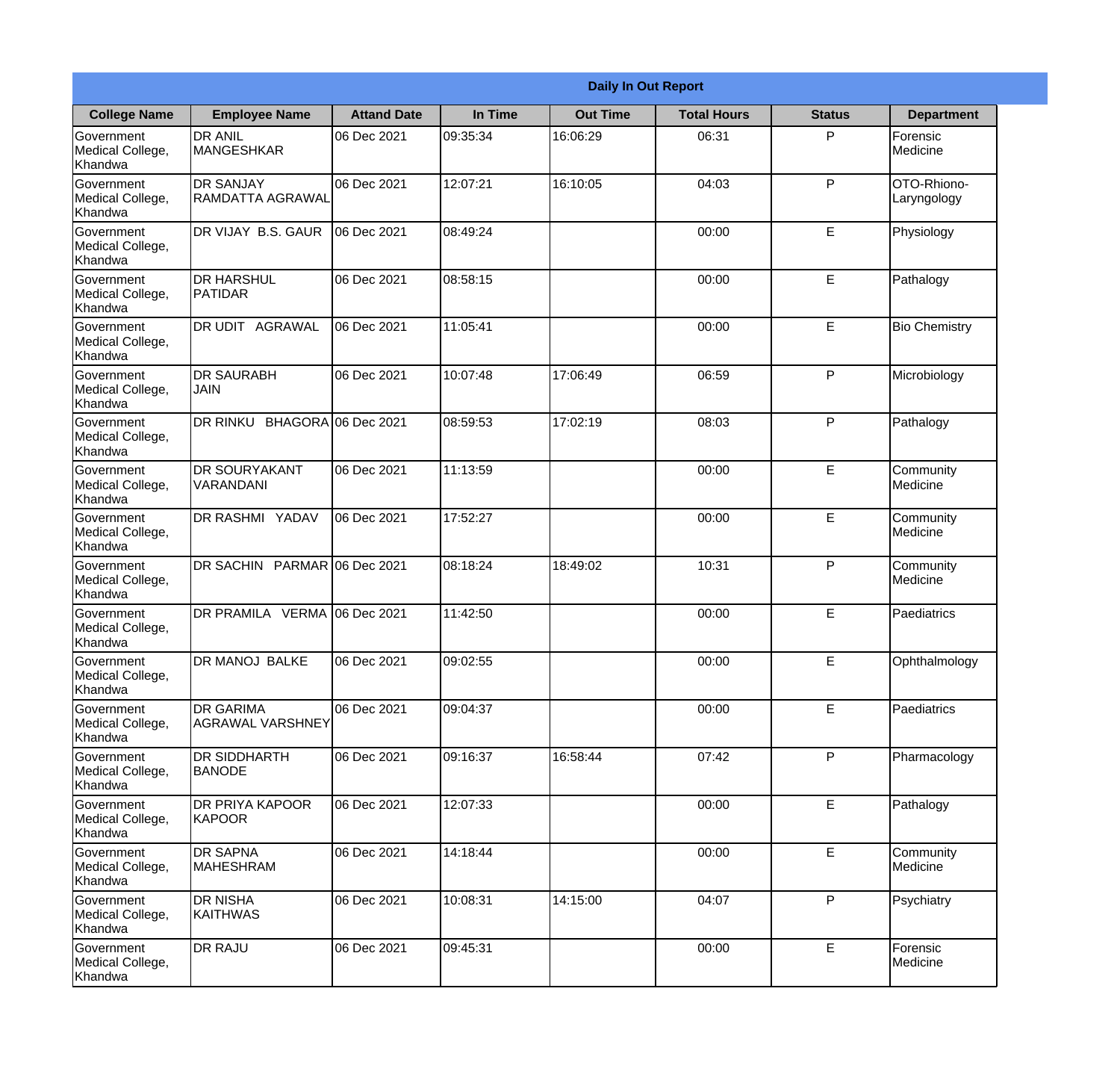| <b>Designation</b>                  | <b>Category</b> |
|-------------------------------------|-----------------|
| Assistant Professor   Para Clinical |                 |
| Professor                           | Clinical        |
| Associate Professor Non Clinical    |                 |
| Assistant Professor   Para Clinical |                 |
| Associate Professor Non Clinical    |                 |
| Associate Professor Para Clinical   |                 |
| Assistant Professor   Para Clinical |                 |
| Demonstrator/Tutor   Para Clinical  |                 |
| Assistant Professor   Para Clinical |                 |
| <b>Assistant Professor</b>          | Para Clinical   |
| Professor                           | Clinical        |
| Assistant Professor Clinical        |                 |
| Associate Professor Clinical        |                 |
| Associate Professor   Para Clinical |                 |
| Demonstrator/Tutor   Para Clinical  |                 |
| Associate Professor   Para Clinical |                 |
| Assistant Professor   Clinical      |                 |
| Demonstrator/Tutor   Para Clinical  |                 |

## **Daily In Out Report**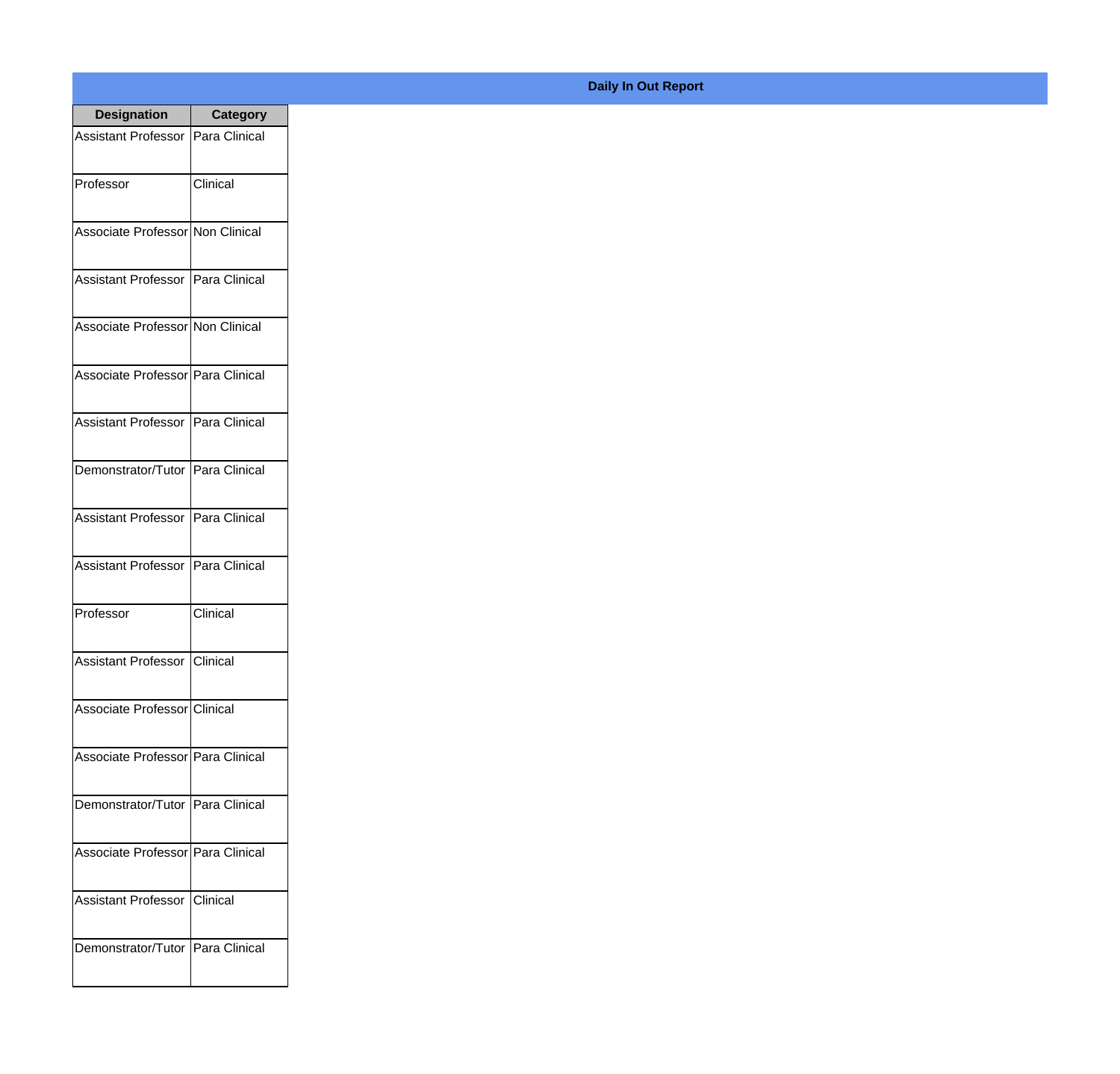|                                                  |                                                  |             |          | <b>Daily In Out Report</b> |       |   |                                        |
|--------------------------------------------------|--------------------------------------------------|-------------|----------|----------------------------|-------|---|----------------------------------------|
| Government<br>Medical College,<br>Khandwa        | IDR ASHOK<br><b>I</b> BHAUSAHEB NAJAN            | 06 Dec 2021 | 11:50:32 |                            | 00:00 | E | Forensic<br>Medicine                   |
| <b>Government</b><br>Medical College,<br>Khandwa | IDR NITESHKUMAR<br>IKISHORILAL<br><b>RATHORE</b> | 06 Dec 2021 | 09:36:51 | 18:15:54                   | 08:39 | P | Pharmacology                           |
| Government<br>Medical College,<br>Khandwa        | IDR PRIYESH<br><b>IMARSKOLE</b>                  | 06 Dec 2021 | 17:52:38 |                            | 00:00 | E | Community<br>Medicine                  |
| Government<br>Medical College,<br>Khandwa        | IDR NISHA MANDLOI<br>IPANWAR                     | 06 Dec 2021 | 09:50:42 |                            | 00:00 | E | <b>Obstetrics &amp;</b><br>Gynaecology |
| Government<br>Medical College,<br>Khandwa        | <b>IDR MUKTESHWARI</b><br>IGUPTA                 | 06 Dec 2021 | 09:58:01 | 17:40:30                   | 07:42 | P | Pharmacology                           |
| Government<br>Medical College,<br>Khandwa        | <b>DR YASHPAL</b><br><b>RAY</b>                  | 06 Dec 2021 | 11:27:47 |                            | 00:00 | E | Anatomy                                |